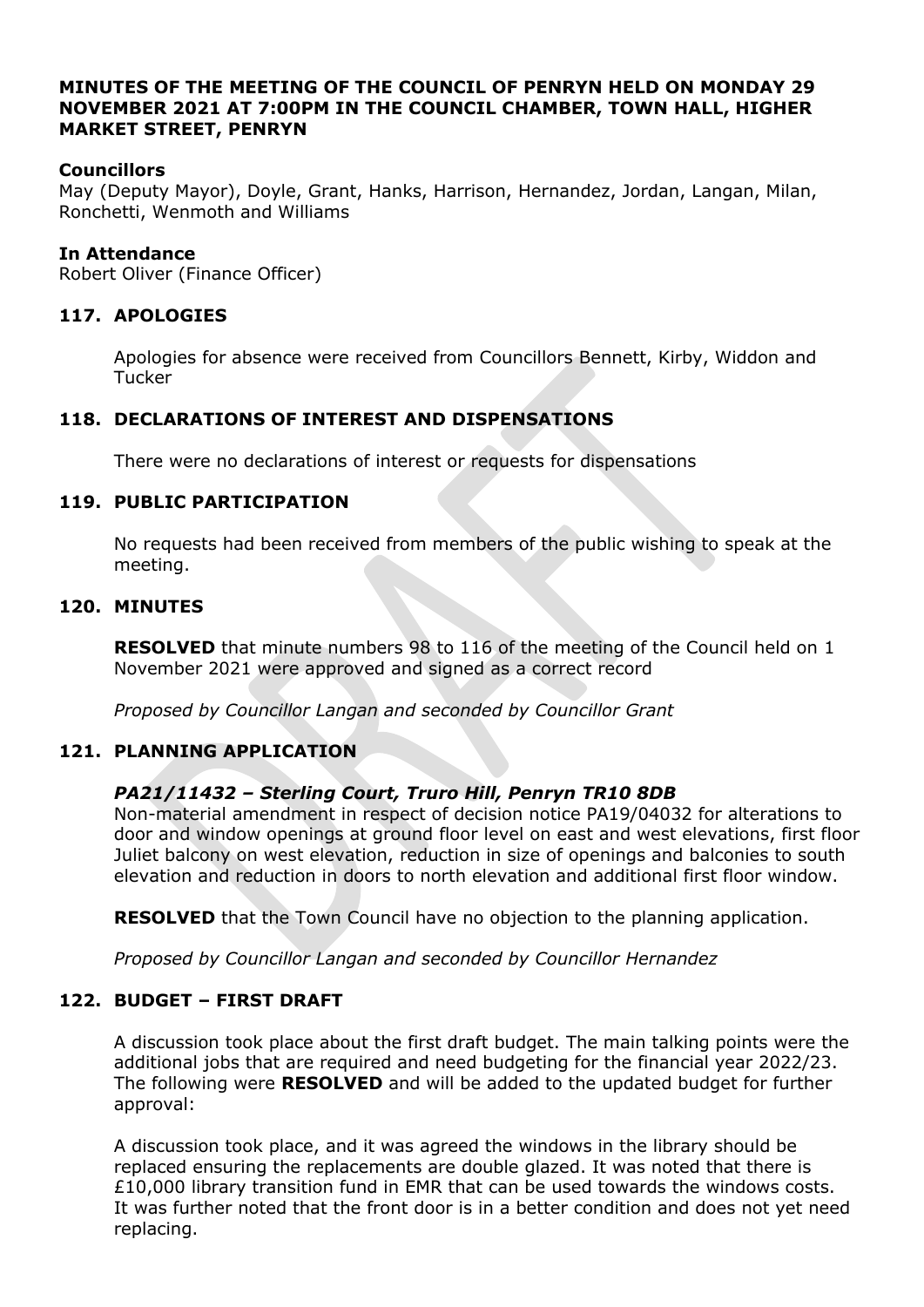**RESOLVED** that the windows are replaced at the library at a maximum cost of £32,000 based on figures received and allowing for scaffolding. Additionally, the £10,000 library transition fund EMR is used to offset some of the costs.

*Proposed by Councillor Langan and seconded by Councillor Grant*

**RESOLVED** that £4,500 is added to the budget to hardwire all Penryn Town Council computers to ensure a consistent and more stable internet coverage.

*Proposed by Councillor Langan and seconded by Councillor Williams*

**RESOLVED** that £1,971 is added to the budget to allow for the replacement of the damaged dungeon door.

*Proposed by Councillor Grant and seconded by Councillor Doyle*

**RESOLVED** that £10,000 is added to the budget to allow for the repair of the wall behind the Temperance Hall and to replaster internally.

*Proposed by Councillor Langan and seconded by Councillor Harrison*

**RESOLVED** that £10,000 is added to the budget for a full survey to be undertaken on the land, any remaining funds are then used to begin the landscaping process. Similar funds will be required in the 2023/24 financial year to complete the landscaping.

*Proposed by Councillor Langan and seconded by Councillor Grant*

**RESOLVED** that no additional funds are added to the budget for the College Valley Land

*Proposed by Councillor Grant and seconded by Councillor Wenmoth*

**RESOLVED** that the master key system is rejected, and no additional funds are added to the budget.

*Proposed by Councillor Grant and seconded by Councillor Wenmoth*

## **123. EXCLUSION OF PRESS AND PUBLIC**

**RESOLVED** that in accordance with Section 1 of the Public Bodies Admission to Meetings Act 1960, the public be excluded from the meeting during the consideration of the following items by reasons of the confidential nature of the item. Proceedings, apart from any resolutions passed, shall remain confidential.

*Proposed by Councillor Langan and seconded by Councillor Wenmoth*

# **124. TO APPOINT AN ALTERNATIVE CONTRACTOR TO REMOVE THE RAMP AT THE TOWN HALL**

**RESOLVED** that Jamie Truen Building are appointed to remove the ramp at the Town Hall at a cost of £2,750

*Proposed by Councillor Langan and seconded by Councillor Wenmoth*